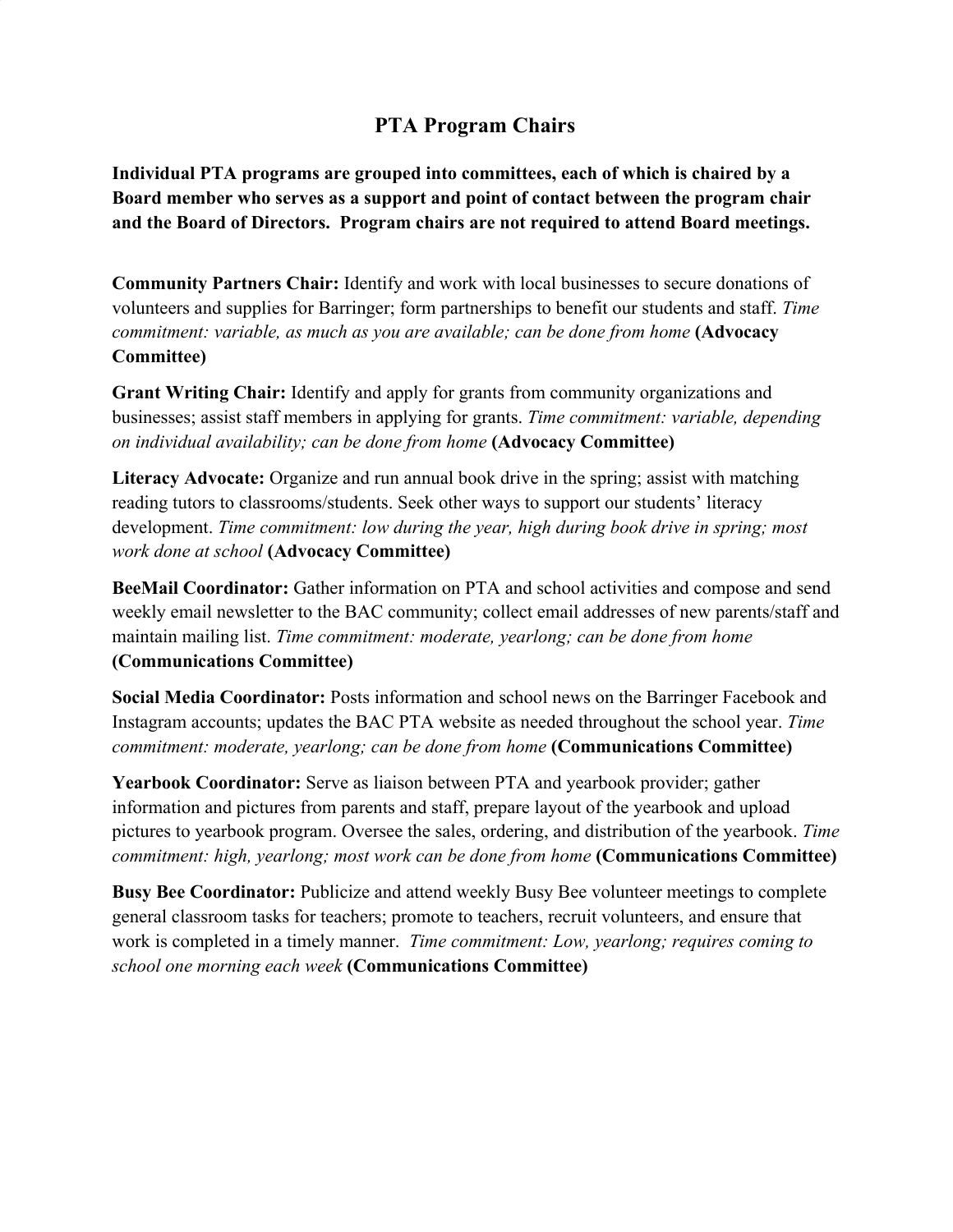**Room Parent Liaison:** Collect names and contact information for all class room parents; share important PTA information with room parents to be communicated to class parents, and serve as a point of contact for room parents with questions about PTA activities. *Time commitment: low, higher during first weeks of school; most work can be done from home.* **(Communications Committee)**

**Gardens and Grounds Chair:** Maintain and enhance school grounds and gardens, in coordination with schools staff. Projects may include organizing and publicizing workdays and flower plantings, and working with individual teachers to support class gardening projects. *Time commitment: variable depending on your availability; work is done at school but can be on weekends* **(Operations Committee)**

**Clothes Closet Coordinator:** Assist with maintaining and restocking the Clothes Closet (located in the Health Room) to aid students who need a change of clothes during the school day. *Time commitment: low, yearlong; requires coming to school at least every other week* **(Operations Committee)**

**Lost & Found Coordinator:** Collect and organize items in the Lost and Found area; remove/donate unclaimed items in a timely manner. *Time commitment: low, yearlong; requires coming to school at least every other week* **(Operations Committee)**

**Media Center Support Coordinator:** Recruit and train volunteers to assist in the Media Center; establish volunteer schedules if necessary. *Time commitment: variable depending on your availability, work is done at school* **(Operations Committee)**

**Reflections Chair:** Recruit and lead a committee to publicize and coordinate the annual PTA Reflections art program; identify judges, collect entries, and distribute awards. *Time commitment: high during the Reflections contest period, some work needs to be done at school* **(Operations Committee)**

**Book Fair Coordinator:** Work with vendor and school staff to plan and organize one or two school Book Fairs during the year; recruit volunteers, schedule classroom visits, and supervise the Fair. *Time commitment: high during Book Fair weeks, requires spending significant time at school during Book Fairs* **(Ways & Means Committee)**

**Direct Giving Chair:** Coordinate Direct Giving campaign in the fall. Publicize the campaign, develop marketing materials, and supervise the collection, tracking, and timely deposit of funds donated. Provide thank you letters to all donors. May also organize contests or other incentives to encourage participation. *Time commitment: moderate-high during Direct Giving campaign; requires coming to school 2-3 times per week during campaign* **(Ways & Means Committee)**